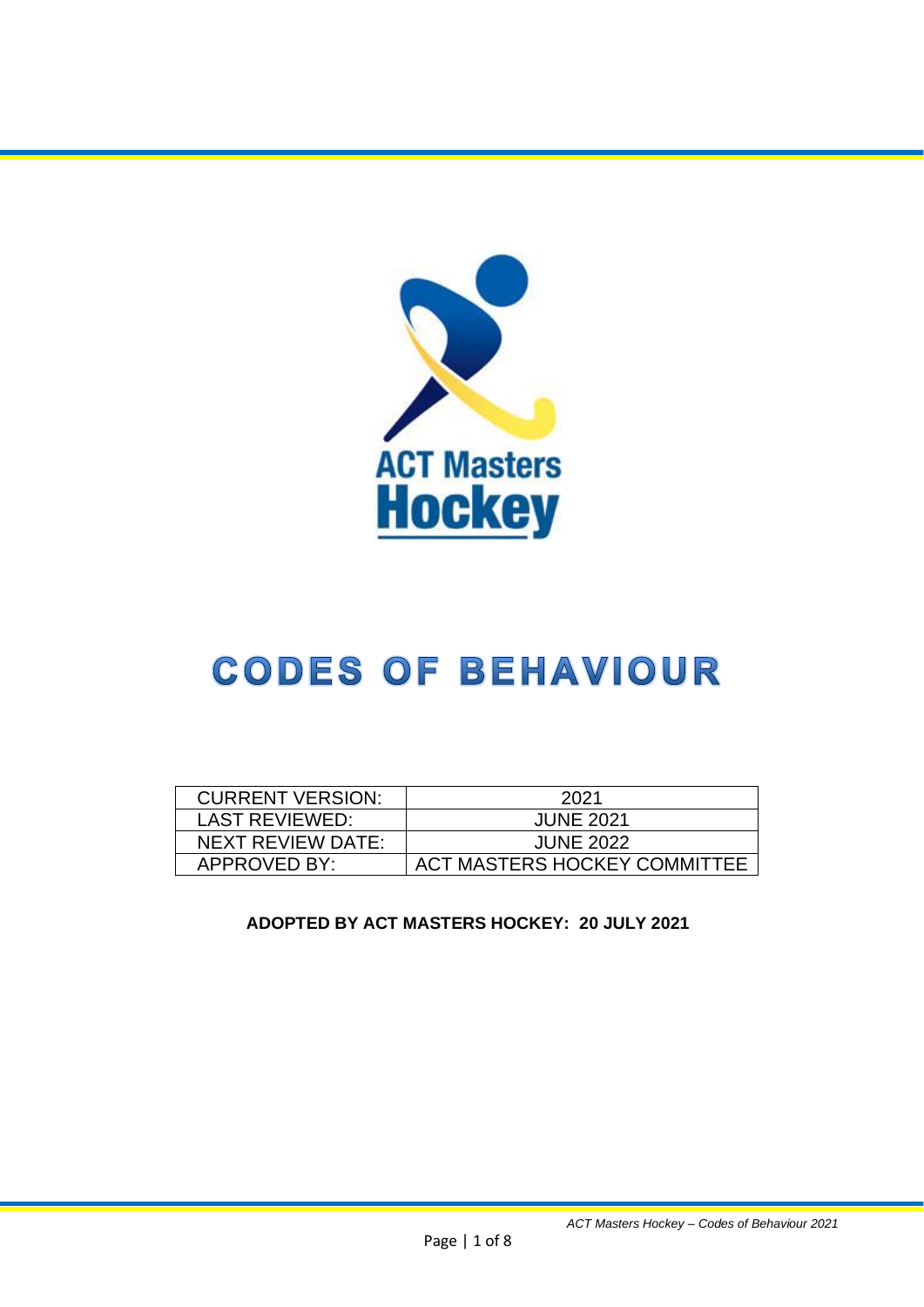

As an inclusive focussed organisation, ACT Masters Hockey abides by a range of policies set out by FIH, Hockey Australia and Hockey ACT. Amongst those policies and guidelines ACT Masters Hockey maintains a strong focus of behaviour at all levels of the game.

By registering and becoming a member of ACT Masters Hockey all players, officials, committee members, administrators and spectators agree to adhere to the Codes of Behaviour promulgated by ACT Masters Hockey.

This document sets out the Role Specific Codes of Behaviour applied by ACT Masters Hockey in the conduct or all aspects of its operation for:

- Coaches/ Managers/ Team Officials Code of Behaviour
- Officials Code of Behaviour
- Player/Athlete Code of Behaviour
- Administrator Code of Behaviour
- Committee Member Code of Behaviour
- Spectator Code of Behaviour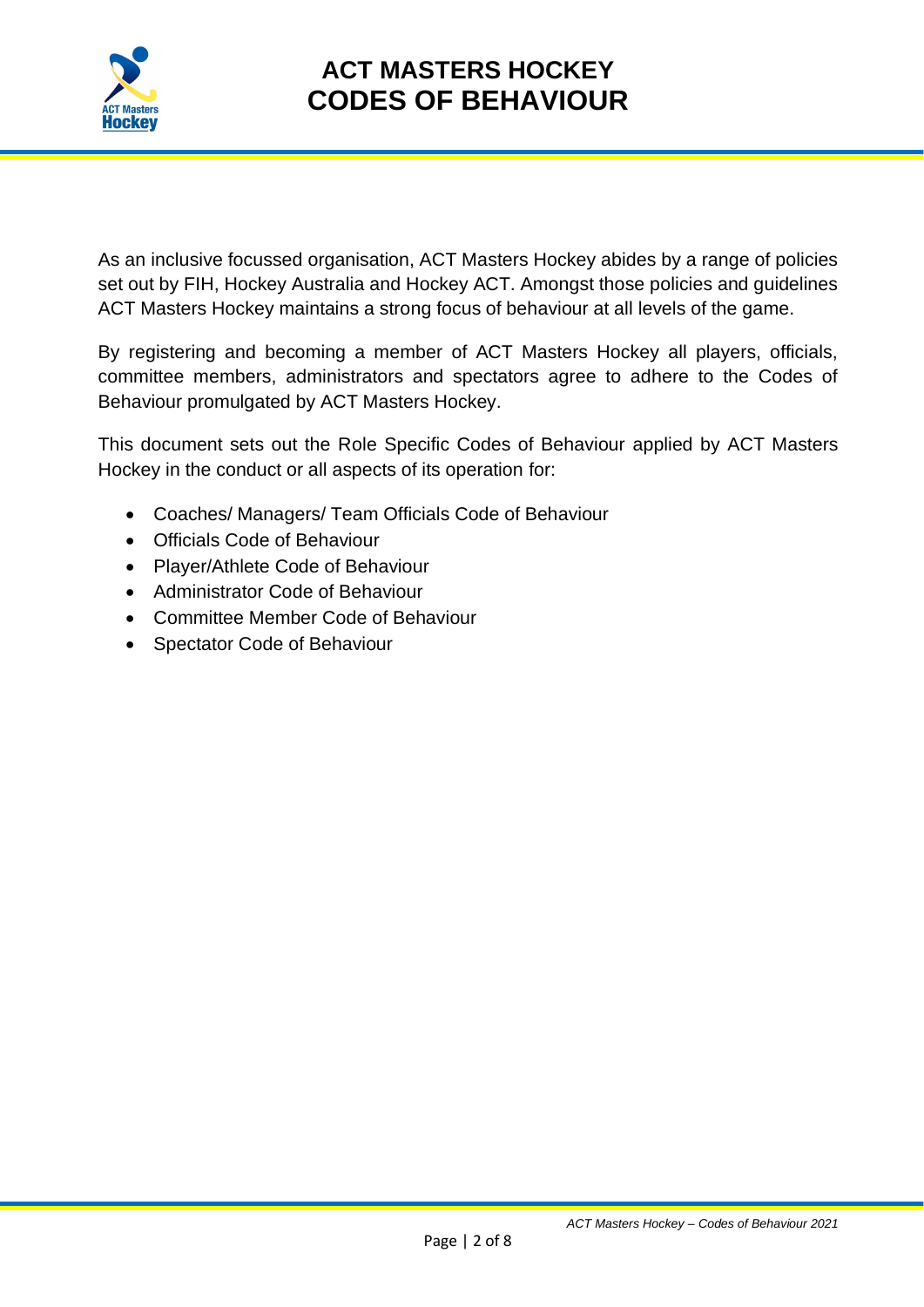

#### **Coaches/ Managers/ Team Officials Code of Behaviour**

As a coach, manager or team official participating in any event that is conducted by ACT Masters Hockey you must meet the following requirements with regard to your conduct:

- Treat all players with respect at all times.
- Behave in a sportsmanlike manner at all times to other coaches, officials, players and spectators.
- Place the safety and welfare of the players above all else.
- Avoid situations that may lead to a conflict of interest.
- Be courteous, respectful and open to discussion and interaction.
- Make no detrimental statements in public in respect of the performance of any match officials or umpires.
- Promote a climate of mutual support amongst the players. Encourage players to respect one another and their worth within the team.
- Encourage and facilitate players' independence and responsibility for their own behaviour, performance, decisions and actions.
- Determine, in consultation with each player, what information is confidential and respect that confidentiality.
- Avoid situations with your players that could be construed as compromising.
- Adhere to the Anti‐Doping Policy advocated by Hockey Australia.
- Provide a safe environment for training and competition.
- Recognise individual differences in players and cater to these as best you can.
- Make a commitment to providing a quality service to your players. Provide a training program which is planned and sequential. Maintain or improve your current NCAS accreditation, seek continual improvement through performance appraisal and ongoing coach education and be open to other people's opinions.
- Refrain from using obscene, offensive or insulting language and/or making obscene gestures which may insult players, officials or spectators.
- Respect the rights, dignity and worth of every person regardless of their gender, ability, cultural background or religion.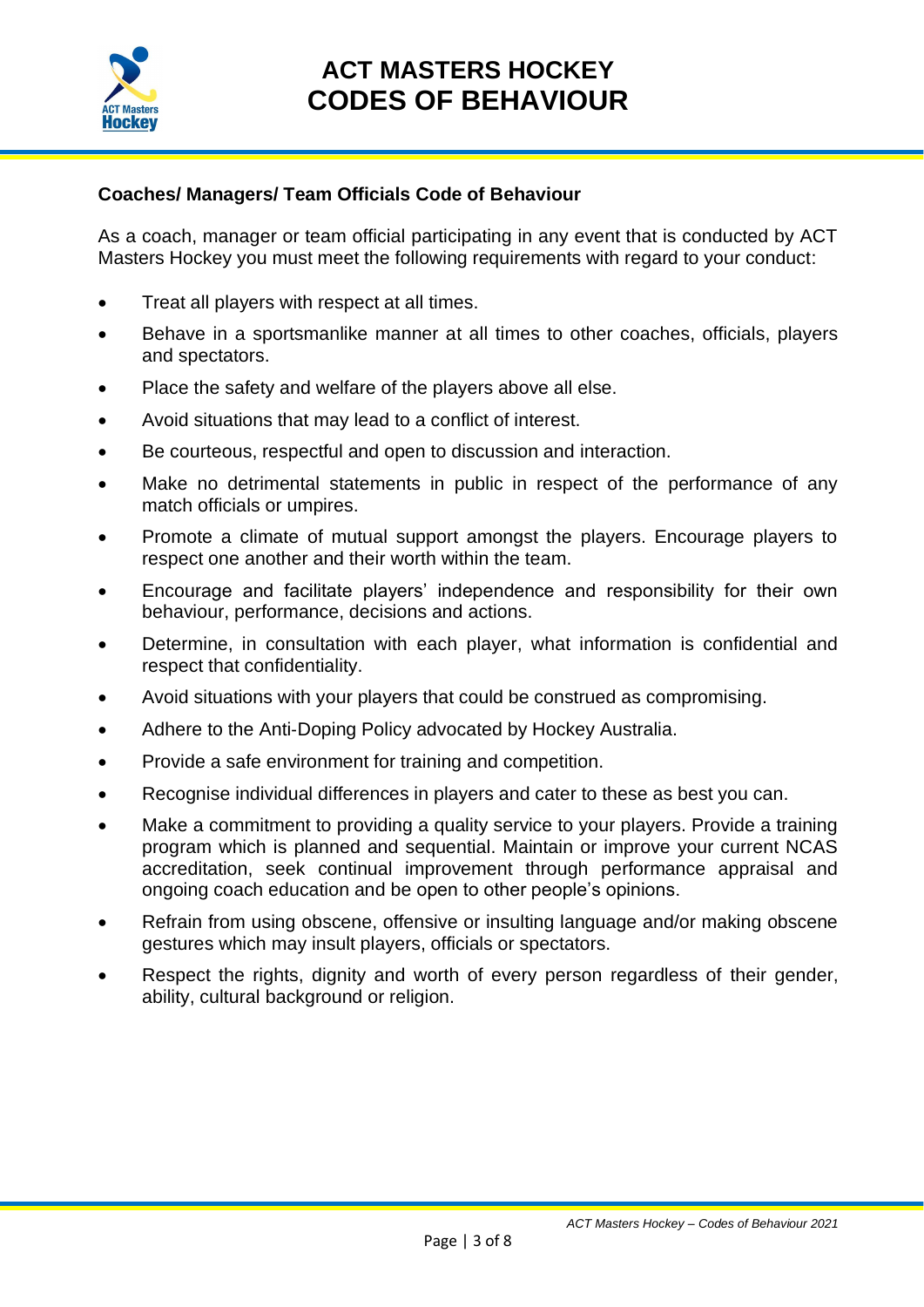

#### **Officials Code of Behaviour**

As an Official of ACT Masters Hockey you are required to comply with this policy. You must meet the following requirements in regard to your conduct in your role as an Official during any activity conducted by ACT Masters Hockey, an affiliated association or an affiliated club:

- Treat all players with respect at all times.
- Accept responsibility for all actions taken. Exercise reasonable care to prevent injury by ensuring players play within the rules.
- Be impartial and maintain integrity in your relationship with other officials, players and coaches.
- Avoid situations that may lead to a conflict of interest.
- Not be in a position of individual and unsupervised contact with players under 18 years of age.
- Be courteous, respectful and open to discussion and interaction.
- Be a positive role model in behaviour and personal appearance by maintaining the highest standards of personal conduct and projecting a favourable image of hockey and officiating at all times.
- Refrain from any personal abuse towards players.
- Show concern and caution towards ill and injured athletes. Enforce the blood rule and apply procedures regarding ill or injured players according to the rules.
- Abstain from the use of tobacco and the consumption of alcoholic beverages when officiating or whilst in uniform.
- Adhere to the Anti‐Doping Policy advocated by Hockey Australia.
- Make no public comments or media announcements without prior approval from the ACT Masters Hockey Committee.
- Umpires Wear only the official uniform supplied by HA, Hockey ACT or ACT Masters Hockey when umpiring at official events.
- Maintain an appropriate fitness level for your appointment.
- Abide by all relevant policies documented by Hockey ACT and ACT Masters Hockey in relation to your appointment at an ACT Masters Hockey sanctioned event.
- Respect the rights, dignity and worth of every person regardless of their gender, ability, cultural background or religion.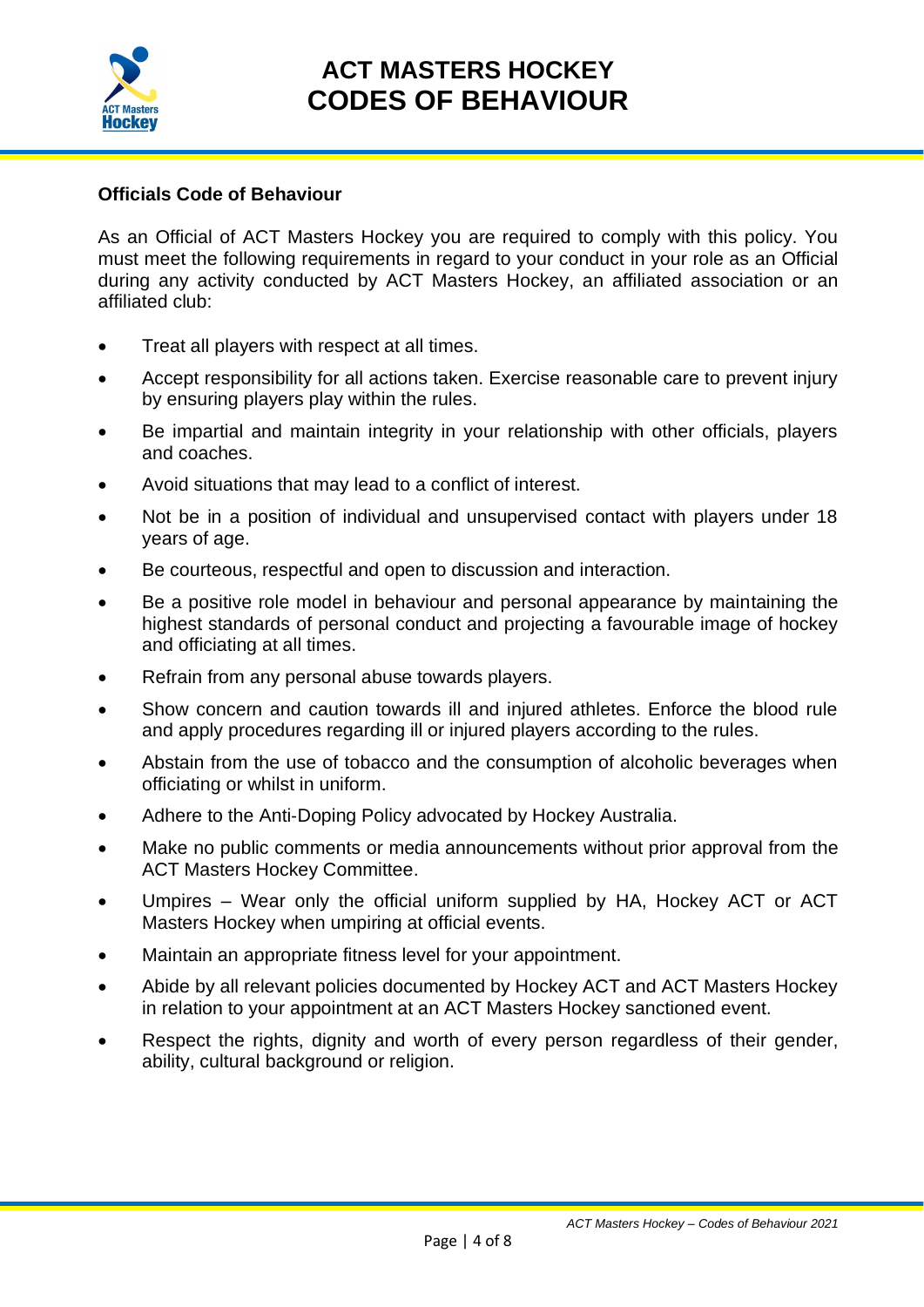

#### **Player/Athlete Code of Behaviour**

As a player of ACT Masters Hockey you required to comply with this policy. You must meet the following requirements in regard to your conduct and in any role you hold within ACT Masters Hockey:

- Behave in a sporting manner at all times to all players, officials and spectators.
- Don't make detrimental statements in respect of the performance of any match officials or umpires.
- Play by the rules at all times and ensure that the game of hockey is not brought into disrepute by your actions.
- Do not engage in inappropriate and/or physical contact with players or officials during the course of play.
- Accept responsibility for all actions taken. Exercise reasonable care to prevent injury by ensuring that you play within the rules. Reasonable care consists of showing due diligence in abiding by the rules and adhering to the officials decisions.
- Adhere to the Anti‐Doping Policy advocated by Hockey Australia.
- Do not bet on the outcome or on any other aspect of a hockey match or competition.
- Do not try to achieve a contrived outcome to a match or competition, or otherwise improperly influence the outcome or any other aspect of a match or a competition.
- Do not show unnecessary obvious dissension, displeasure or disapproval (by action or verbal abuse) towards an umpire or match official as a consequence of his or her decision or generally.
- Use appropriate discretion in the use of tobacco and the consumption of alcoholic beverages while in the playing/representative uniform.
- Adhere to Hockey Australia's racial and sexual vilification policy.
- Respect the rights, dignity and worth of every person regardless of their gender, ability, cultural background or religion.
- Don't do anything which adversely affects or reflects on or discredits the game of hockey, Hockey Australia, any State Association, or any squad, team, competition, tournament, sponsor, official supplier or licensee, including, but not limited to, any illegal act or any act of dishonesty or fraud.
- Refrain from using obscene, offensive or insulting language and/or making obscene gestures which may insult other players, officials or spectators.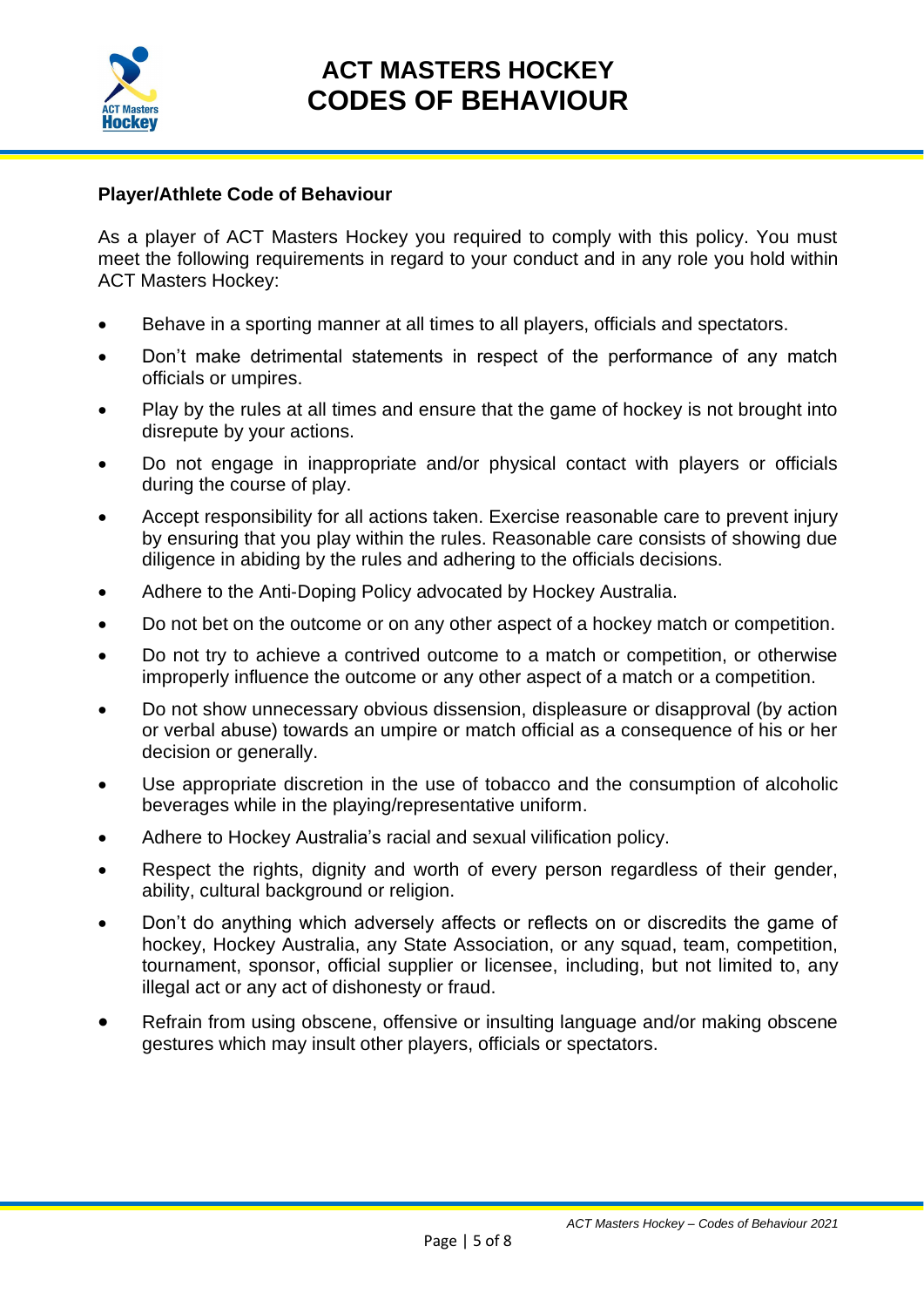

#### **Administrator Code of Behaviour**

As an administrator of ACT Masters Hockey you required to comply with this policy. You must meet the following requirements in regard to your conduct and in any role you hold within ACT Masters Hockey:

- Involve people in planning, leadership, evaluation and decision making related to the activity.
- Give all people equal opportunities to participate.
- Create pathways for people to participate in sport not just as a player but as a coach, referee, administrator etc.
- Provide quality supervision and instruction for players.
- Remember that people participate for their enjoyment and benefit. Do not over emphasise awards.
- Help coaches and officials highlight appropriate behaviour and skill development, and help improve the standards of coaching and officiating.
- Ensure that everyone involved in sport emphasises fair play, and not winning at all costs.
- Where appropriate give a code of behaviour sheet to coaches and players and encourage them to follow it.
- Remember, you set an example. Your behaviour and comments should be positive and supportive.
- Support implementation of all ACT Masters Hockey Policies.
- Make it clear that abusing people in any way is unacceptable and will result in disciplinary action.
- Respect the rights, dignity and worth of every person regardless of their gender, ability, cultural background or religion.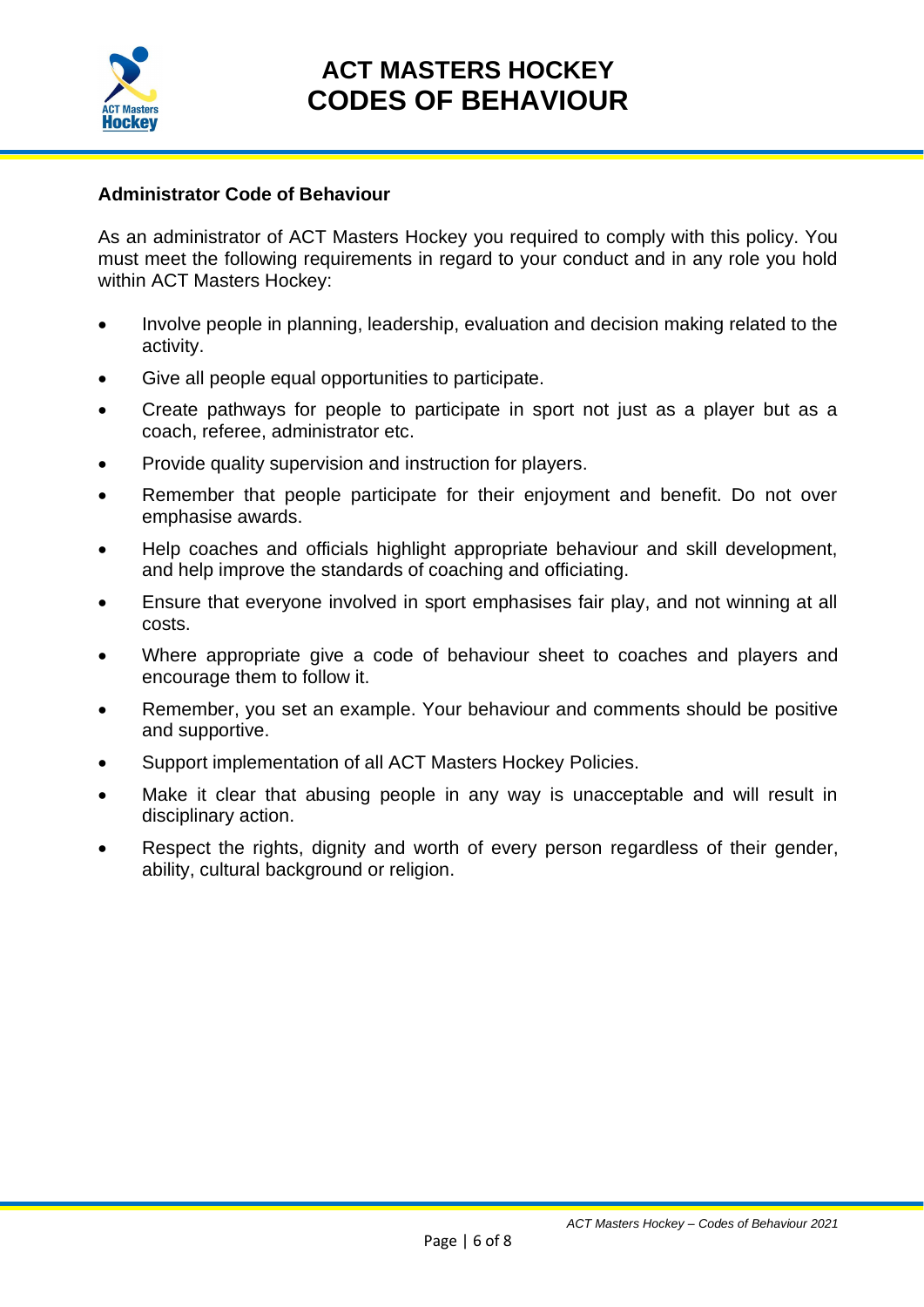

#### **Committee Member Code of Behaviour**

As a Committee Member of ACT Masters Hockey you are required to comply with this policy. You must meet the following requirements in regard to your conduct during any activity held or sanctioned by ACT Masters Hockey and in any role you hold within ACT Masters Hockey:

- Respect the rights, dignity and worth of others.
- Be fair, considerate and honest in all dealing.
- Be professional in, and accept responsibility for, your actions.
- Make a commitment to providing quality service.
- Be aware of, and maintain an uncompromising adhesion to, Hockey Australia*'*s standards, rules, regulations and policies.
- Operate within the rules of the sport including national and international guidelines which govern ACT Masters Hockey, Hockey Australia and Hockey ACT.
- Do not use your involvement with ACT Masters Hockey, Hockey Australia, a member association or an affiliated club to promote your own beliefs, behaviours or practices where these are inconsistent with those of ACT Masters Hockey, Hockey Australia and Hockey ACT.
- Demonstrate a high degree of individual responsibility especially when dealing with persons under 18 years of age, as your words and actions are an example.
- Avoid unaccompanied and unobserved activities with persons under 18 years of age, wherever possible.
- Refrain from any form of harassment of others.
- Refrain from any behaviour that may bring ACT Masters Hockey, Hockey Australia or Hockey ACT into disrepute.
- Be a positive role model.
- Understand the repercussions if you breach, or are aware of any breaches of, this code of behaviour.
- Respect the rights, dignity and worth of every person regardless of their gender, ability, cultural background or religion.